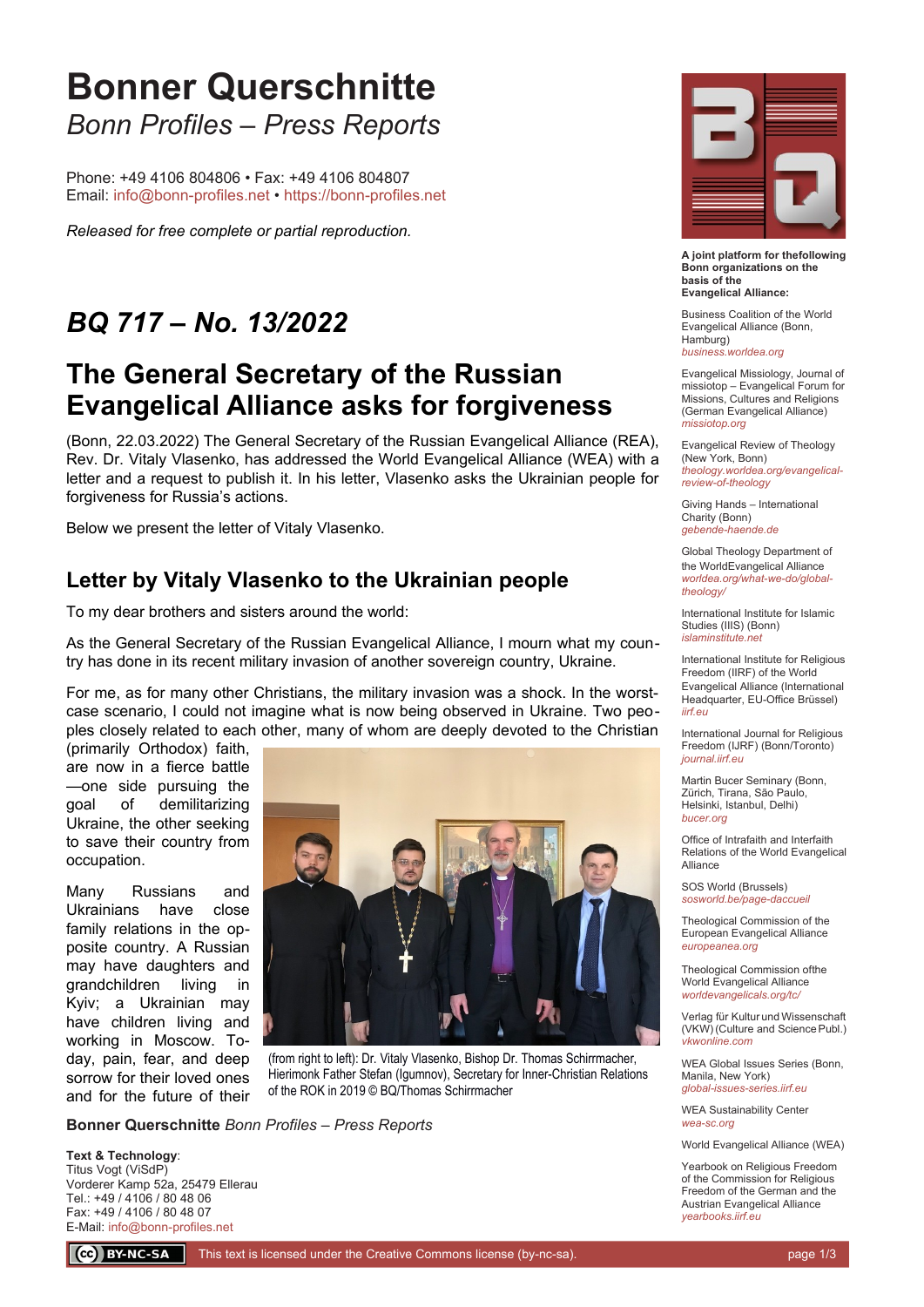# **Bonner Querschnitte** *Bonn Profiles – Press Reports*

own lives and countries, pierce the hearts of many people like lightning, because since the Second World War, no one knows what the limits of war and its consequences may be.

Today, soldiers from one side and the other are dying. Peaceful feelings are being destroyed amidst the bombing and shelling, and a stream of increased attention has rushed across Europe in the form of refugees: women, the elderly, and children.

All these events cause me deep sorrow, bitterness and regret for decisions taken by the leadership of my country, and a great compassion for those suffering as a result of this decision.Everything I could do to prevent war, I did in an attempt to stop this military invasion:

In my capacity as General Secretary of the Russian Evangelical Alliance, I wrote an open letter to President Vladimir Putin the day before the invasion, in which I supported the request of the religious leaders of Ukraine for a peaceful solution to all conflict.We initiated fasting and prayer for peace and harmony between Russia and Ukraine.

Our Alliance took part in public prayer alongside Russian, Ukrainian, and European leaders for the reconciliation of all parties.

The Russian Evangelical Alliance provided humanitarian assistance to more than 500 refugees from Ukraine stationed in southern Russia.We initiated a roundtable and subsequent international conference on the topic of military and political conflicts.

Today, as a citizen and as General Secretary of the Russian Evangelical Alliance, I apologize to all those who have suffered, lost loved ones and relatives, or lost their place of residence as a result of this military conflict. My prayer is that you will find strength from the Lord to extend your hand of solidarity and forgiveness, so we can live as the people of God to our world.

May our heavenly Father help us all.

With deep respect, your brother in the Lord,

Vitaly Vlasenko

#### *Downloads and Links:*

- [Photo](https://bucer.org/fileadmin/dateien/Dokumente/BQs/BQ700ff/BQ717/BQ0717.jpg) (from right to left): Dr. Vitaly Vlasenko, Bishop Dr. Thomas Schirrmacher, Hierimonk Father Stefan (Igumnov), Secretary for Inner-Christian Relations of the ROK in 2019 © BQ/Thomas Schirrmacher
- The Letter in Spanish (PDF): [https://worldea.org/wp-content/uploads/](https://worldea.org/wp-content/uploads/2022/03/GS_Letter_March_2022_SP.pdf) [2022/03/GS\\_Letter\\_March\\_2022\\_SP.pdf](https://worldea.org/wp-content/uploads/2022/03/GS_Letter_March_2022_SP.pdf)

#### **Bonner Querschnitte** *Bonn Profiles – Press Reports*

**Text & Technology**: Titus Vogt (ViSdP) Vorderer Kamp 52a, 25479 Ellerau Tel.: +49 / 4106 / 80 48 06 Fax: +49 / 4106 / 80 48 07 E-Mail: [info@bonn-profiles.net](mailto:info@bonn-profiles.net)



**A joint platform for thefollowing Bonn organizations on the basis of the Evangelical Alliance:**

Business Coalition of the World Evangelical Alliance (Bonn, Hamburg) *[business.worldea.org](https://business.worldea.org/)*

Evangelical Missiology, Journal of missiotop – Evangelical Forum for Missions, Cultures and Religions (German Evangelical Alliance) *[missiotop.org](http://www.missiotop.org/)*

Evangelical Review of Theology (New York, Bonn) *[theology.worldea.org/evangelical](https://theology.worldea.org/evangelical-review-of-theology/)[review-of-theology](https://theology.worldea.org/evangelical-review-of-theology/)*

Giving Hands – International Charity (Bonn) *[gebende-haende.de](http://www.gebende-haende.de/)*

Global Theology Department of the WorldEvangelical Alliance *[worldea.org/what-we-do/global](https://worldea.org/what-we-do/global-theology/)[theology/](https://worldea.org/what-we-do/global-theology/)*

International Institute for Islamic Studies (IIIS) (Bonn) *[islaminstitute.net](http://www.islaminstitute.net/)*

International Institute for Religious Freedom (IIRF) of the World Evangelical Alliance (International Headquarter, EU-Office Brüssel) *[iirf.eu](http://www.iirf.eu/)*

International Journal for Religious Freedom (IJRF) (Bonn/Toronto) *[journal.iirf.eu](http://journal.iirf.eu/)*

Martin Bucer Seminary (Bonn, Zürich, Tirana, São Paulo, Helsinki, Istanbul, Delhi) *[bucer.org](http://www.bucer.org/)*

Office of Intrafaith and Interfaith Relations of the World Evangelical Alliance

SOS World (Brussels) *[sosworld.be/page-daccueil](http://www.sosworld.be/page-daccueil/)*

Theological Commission of the European Evangelical Alliance *[europeanea.org](http://www.europeanea.org/)*

Theological Commission ofthe World Evangelical Alliance *[worldevangelicals.org/tc/](http://www.worldevangelicals.org/tc/)*

Verlag für Kultur und Wissenschaft (VKW) (Culture and Science Publ.) *[vkwonline.com](http://www.vkwonline.com/)*

WEA Global Issues Series (Bonn, Manila, New York) *[global-issues-series.iirf.eu](https://iirf.eu/journal-books/global-issues-series/)*

WEA Sustainability Center *[wea-sc.org](http://www.wea-sc.org/)*

World Evangelical Alliance (WEA)

Yearbook on Religious Freedom of the Commission for Religious Freedom of the German and the Austrian Evangelical Alliance *[yearbooks.iirf.eu](http://yearbooks.iirf.eu/)*